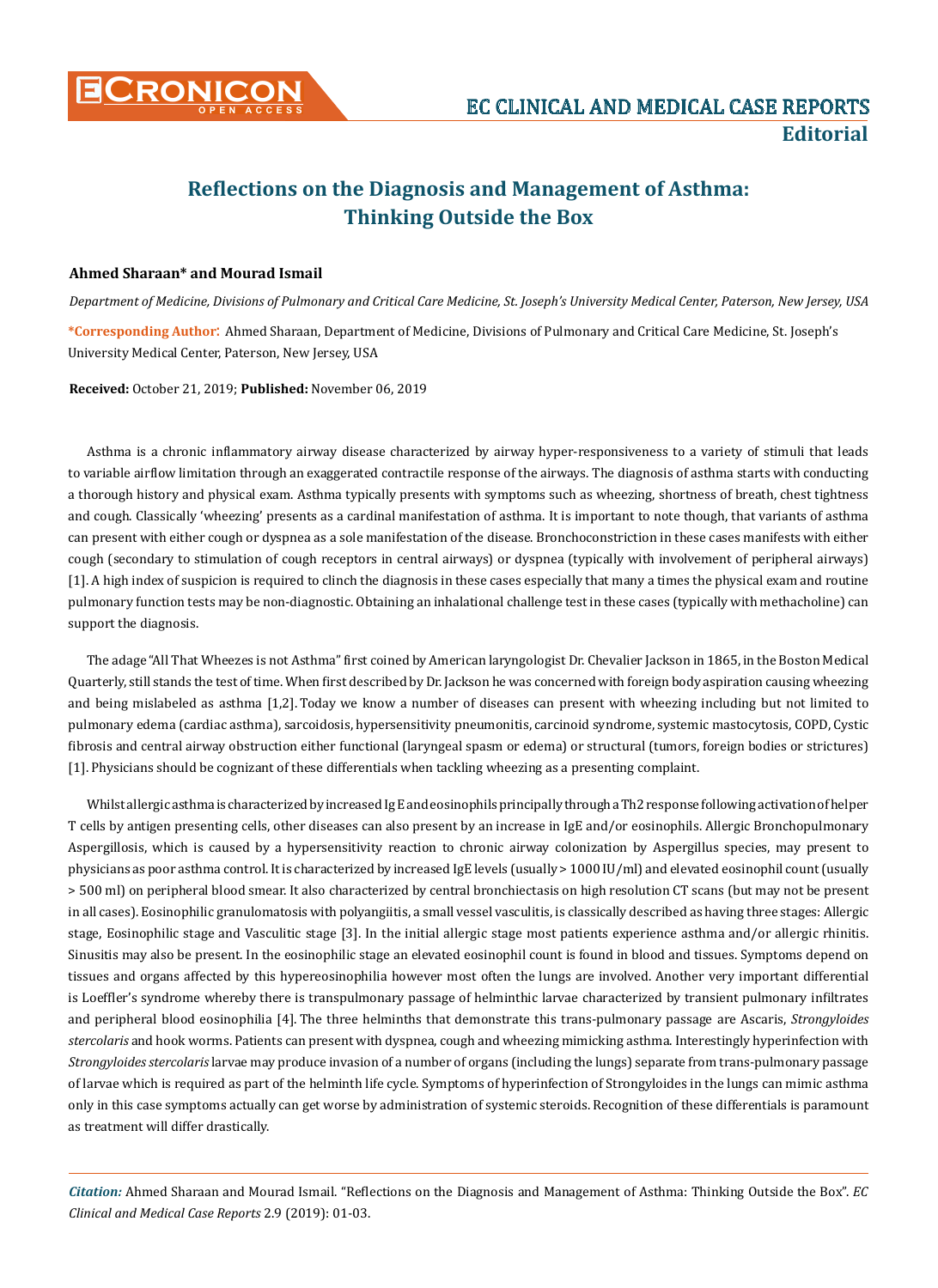02

We would also like to emphasize utilizing spirometry and peak expiratory flow (PEF) as part of a diagnostic approach to asthma as addressed in the most recent GINA guidelines of 2019. If history and exam is suggestive of asthma then confirmation of the diagnosis should be done via demonstration of variable expiratory airflow limitation via spirometry or PEF with reversibility testing. It is preferable to perform confirmatory testing prior to initiating controller therapy as confirmation becomes more difficult after initiation of therapy. If there is clinical urgency to start treatment then empiric treatment could be started with reviewing response to therapy then confirmatory testing can be conducted within 1 - 3 months. Bronchodilator reversibility is defined as increased FEV1 by > 12% AND > 200 ml of the baseline value following inhalation of a bronchodilator. Variable expiratory airflow limitation can also be proved via demonstration of 10% diurnal variation using peak flowmetry [5].

 In regards to flare ups of asthma known as acute asthma exacerbations we would like to emphasize utilizing Peak Expiratory flow (PEF) via a Peak Flow Meter. It can stratify the severity of acute asthma attacks depending on peak expiratory flow value when recorded as percent predicted value (calculated by checking patient's current value against the patient's normal baseline or against a normogram when the patient's baseline is unknown). Also whilst peak expiratory does not correlate with degree of hypoxia (and in fact when hypoxia develops in asthma it signifies loss of most of patient's respiratory reserve) it can be used as an excellent screening tool for the development of hypercapnia as it is unlikely for hypercapnia to have set in with PEF value > 200 or > 25% percent predicted [6,7].

We would also like to emphasize utilizing Heliox as part of the management of acute asthma exacerbations as a temporizing agent while conventional treatments as bronchodilators and anti-inflammatory agents have time to act. Barach first described utilizing helium oxygen mixtures in the early 1930s as an adjunct to treatment of respiratory failure in obstructive lesions of the larynx, trachea and airways and also in management of acute asthma exacerbations. This gained favor initially especially in the absence of other effective treatment at the time. Interest declined in the 1940s especially with the appearance of more potent therapy in the form of bronchodilators and mucolytics. Interest resurfaced again in the 1980s when deaths from asthma began to rise. Helium is a colorless, tasteless, noncombustible gas. It has the lowest specific gravity of any gas apart from hydrogen that is highly combustible. This property of helium translates into low gas density and this leads to higher rate of gas flow. It facilitates laminar flow of air that is the most efficient way to deliver oxygen to the more distal parts of the bronchial tree. It acts by lowering resistance of the airways to gas flow. To be most effective in reducing airway resistance concentrations of helium > 70% of inhaled gas mixture should ideally be used. It can be utilized in the small subset of patients in whom which status asthmaticus fails to respond to initial bronchodilator therapy but still have respiratory muscle reserve so intubation and mechanical ventilation can be avoided [8].

Lastly, we would like to point out an interesting and not uncommonly encountered acid-base disturbance encountered in patients being treated for acute asthma exacerbations. This is the co-occurrence of respiratory alkalosis and lactic acidosis. Whilst the respiratory alkalosis can be explained by hyperventilation during acute asthma attacks, a variety of mechanisms can explain the occurrence of lactic acidosis during acute asthma attacks. Patients in status asthmaticus in extremis can be hypoxic and can be hypotensive as result of airtrapping and intrinsic PEEP leading to decrease venous return and hence cardiac output which can result in Type A lactic acidosis from a hypoxic or hypoperfusive state. However, lactic acidosis is commonly encountered in scenarios were patients are not hypotensive or hypoxic arguing against Type A lactic acidosis. Several mechanisms have been postulated to explain the Type B lactic acidosis that occurs during acute asthma exacerbations. First mechanism is secondary to the hyperadrenergic state whether endogenous or exogenous. The endogenous hyperadrenergic state can be explained by the stress and anxiety occurring during acute asthma attacks. The exogenous hyperadrenergic state can be explained by B2 agonist administration. The hyperadrenergic state leads to increased glycogenolysis and gluconeogenesis and hence increased glycolysis leading to more pyruvate production. Simultaneously lipolysis is also increased leading to increased fatty acids that inhibit pyruvate dehydrogenase enzyme thus preventing pyruvate from entering the Krebs cycle. This leads to pyruvate conversion to lactate. Of note systemic steroids are also indirectly incriminated via enhancing B2 receptor sensitivity. Other mechanisms postulated include respiratory alkalosis inducing phosphofructokinase the rate limiting step in glycolysis that leads to enhanced glycolysis and hence increased pyruvate and lactate production. This appears to occur as a result of the alkalosis rather than hypocapnia as it has been also observed with severe metabolic alkalosis. Another mechanism of lactic acidosis is increased respiratory muscle workload but what argues against this theory is the occurrence of lactic acidosis in mechanically ventilated and paralyzed patients.

*Citation:* Ahmed Sharaan and Mourad Ismail. "Reflections on the Diagnosis and Management of Asthma: Thinking Outside the Box". *EC Clinical and Medical Case Reports* 2.9 (2019): 01-03.